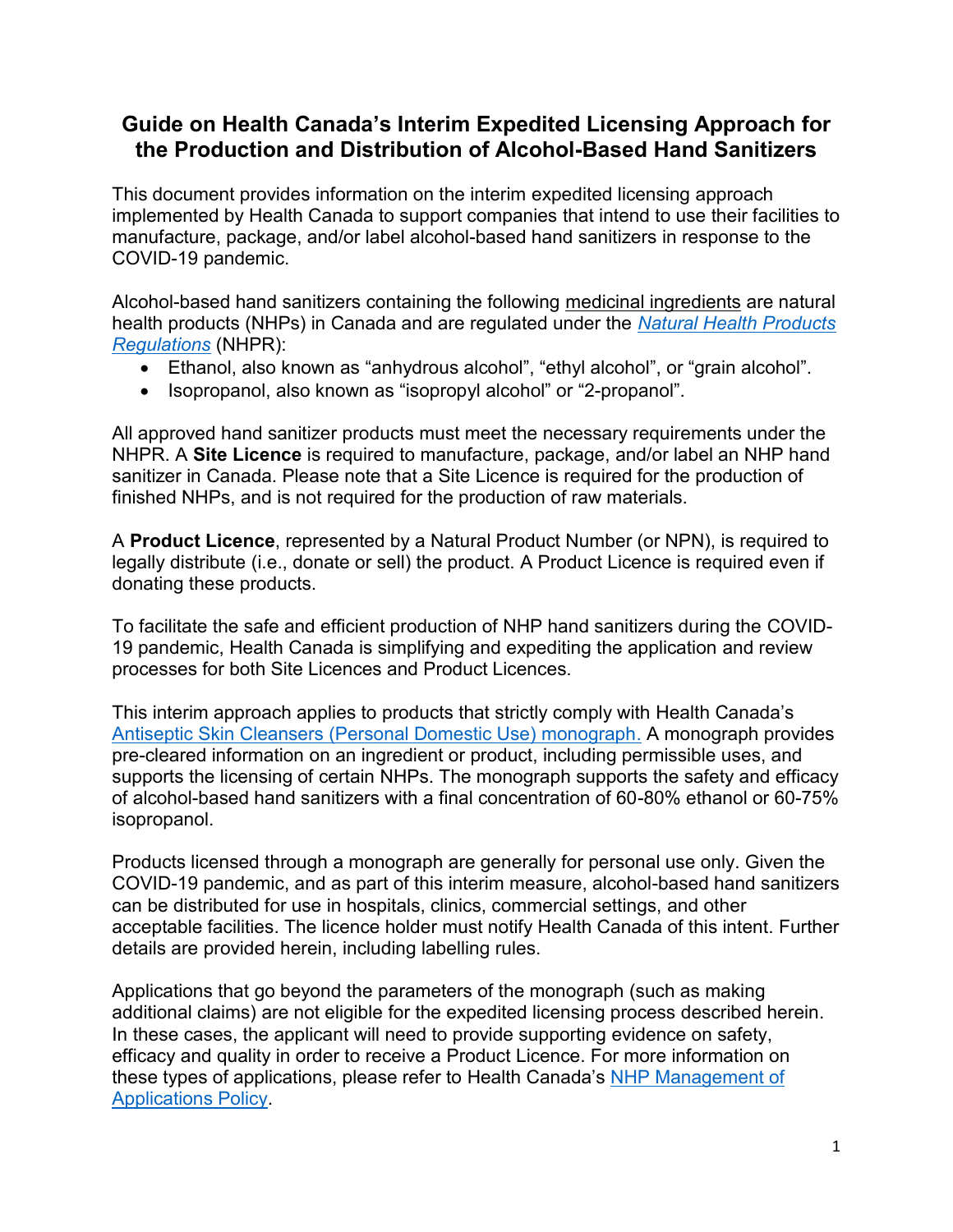This interim approach is in effect immediately, and will be in place until March 31, 2021 or until a notice is issued by Health Canada to licence holders (whichever is earlier).

During this period, the interim approach is also available to those companies currently holding valid Site and/or Product Licences that wish to contribute to the public health response to the COVID-19 pandemic.

#### How to Know Which Application Form is Required

- If you do not currently manufacture, package and/or label alcohol-based hand sanitizers and you intend to manufacture and distribute such products, you must apply for both a Site Licence and a Product Licence.
- If you intend to only manufacture, package and/or label alcohol-based hand sanitizers on behalf of another company, you need to apply for a Site Licence only.
- If you intend to only distribute alcohol-based hand sanitizers made by another company, you need to apply for a Product Licence only.
- If you already hold a Site Licence for manufacturing, packaging, and/or labelling NHPs and you intend to add an alcohol-based hand sanitizer to your product line, which you intend to distribute, you need to apply for a Product Licence only.

For all above scenarios, a cover letter indicating whether you are applying for a Product Licence, a Site Licence, or both is recommended. The cover letter will help Health Canada expedite the processing of applications.

The following is a step-by-step guide on how to apply for Site and/or Product Licences:

## **Companies Only Applying for a Site Licence**

Before applying for a Site Licence:

- **1.** A Company Code is a number assigned to each applicant or company by Health Canada. If you do not have a Company Code issued by Health Canada, send an email to hc.nnhpd-dpsnso.sc@canada.ca, with the subject line "**COVID-19 – Request for a Company Code**". In the body of the email, include the company information that you will be using to complete your [Site Licence Application Form](https://www.canada.ca/en/health-canada/services/drugs-health-products/natural-non-prescription/applications-submissions/site-licensing/forms/site-licence-application-form-site-licensing.html) including company name, contact information, and Senior Official (e.g., Chief Executive Officer or Director).
- **2.** Health Canada will provide the Company Code via email and initiate an ePost conversation with the applicant through ePost [Connect™](https://www.canadapost.ca/cpc/en/business/postal-services/digital-mail/epost-connect.page). If you do not have an ePost Connect™ account, register with Canada Post to open an account by following the instructions in the conversation notification email. EPost is the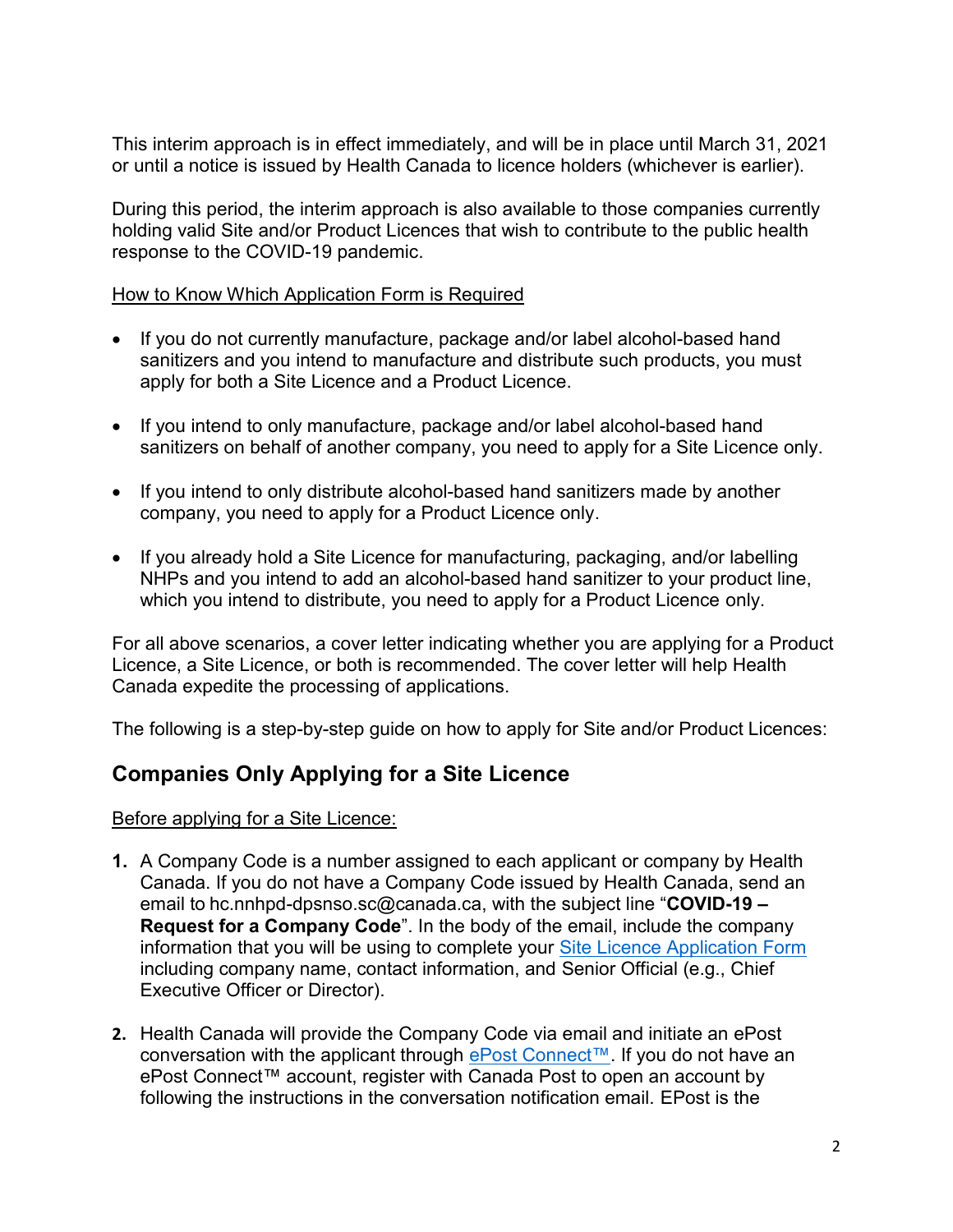encrypted digital platform currently used for the exchange of confidential messages relating to NHP licensing applications.

**3.** Complete the cover letter template and the [Site Licence Application Form](https://www.canada.ca/en/health-canada/services/drugs-health-products/natural-non-prescription/applications-submissions/site-licensing/forms/site-licence-application-form-site-licensing.html) and submit both via the ePost conversation within the ePost Connect™ site.

To complete the [Site Licence Application Form,](https://www.canada.ca/en/health-canada/services/drugs-health-products/natural-non-prescription/applications-submissions/site-licensing/forms/site-licence-application-form-site-licensing.html) please follow the instructions below:

## Part 1 – Applicant and Contact Information

- Block A, Applicant or Licensee Information: Provide the full legal name of the applicant or company applying for a Site Licence. **Do not abbreviate the applicant or company name.**
- Block B, Senior Official: Provide the name of the Senior Official who represents the company at the address given.
- Block C, Contact for this Application: Provide the name of the primary contact person to whom Health Canada will direct application-specific questions. This may be an employee of the company or a consultant.
- Block D, Quality Assurance Person: Provide the name of the individual who is responsible for assuring the quality of the alcohol-based hand sanitizer before it is distributed. This person should be qualified to perform quality assurance activities through education, training and/or experience.

### Part 2 – Application Information

• Select the "New Site Licence Application" box.

### Part 3 – Canadian Site Information

• Provide the requested details on the building(s) where each of the authorized activities will be performed.

### Part 4 – Foreign Site Information

• This section is only applicable to importers and is not required for a domestic manufacturer.

## Part 5 – Attestation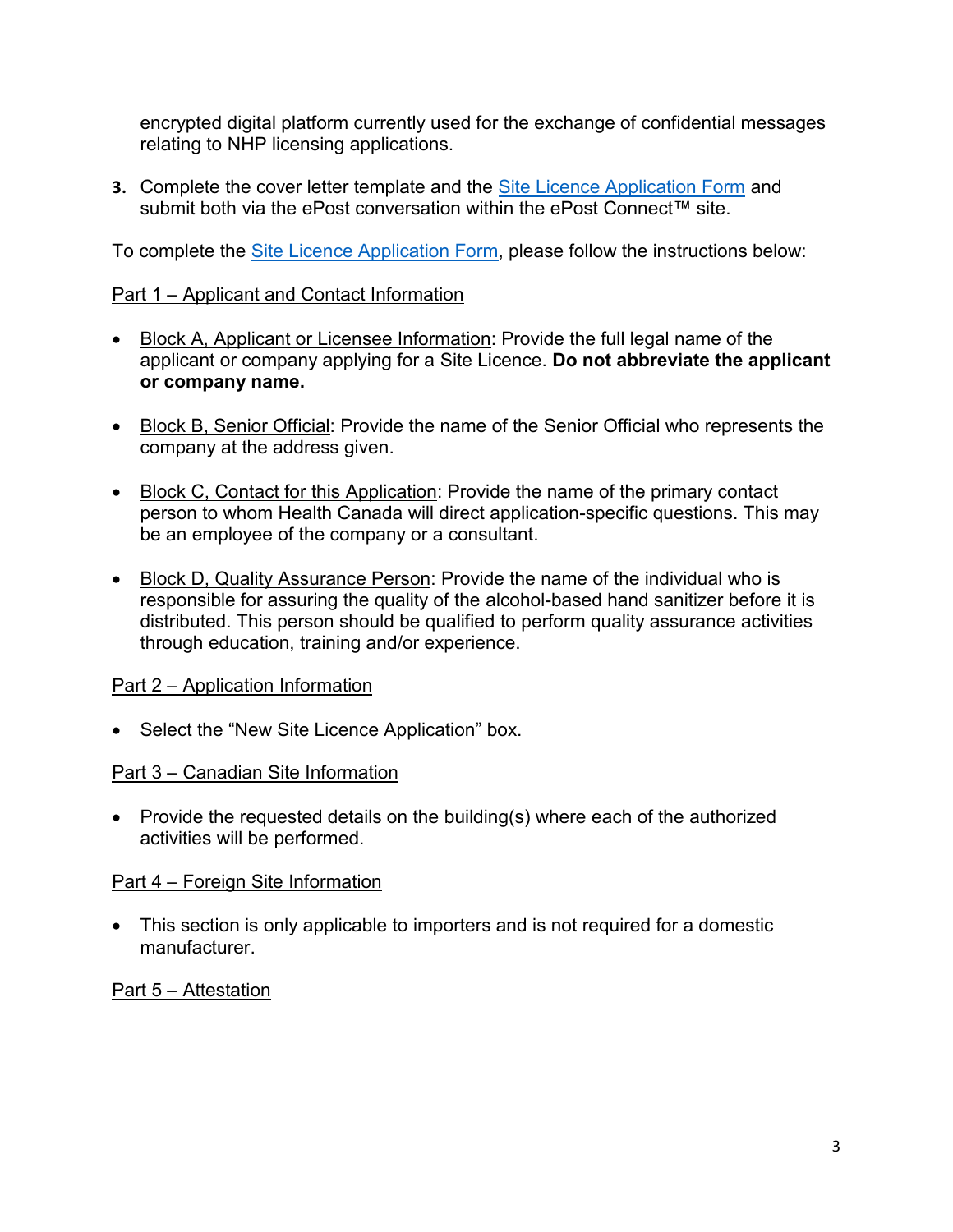- The attestation must be signed by both the Quality Assurance Person<sup>1</sup> identified in Block D and the Senior Official named in Block B. If the Senior Official is currently in quarantine or teleworking, an electronic signature is acceptable.
- As part of the cover letter template, complete the attestation certifying that the site complies with the applicable Good Manufacturing Practices (GMP), and have it signed by the Senior Official.

### Good Manufacturing Practices

 $\overline{\phantom{a}}$ 

- For the purposes of this interim approach, any of the following GMP standards are considered acceptable. The standard to which you are attesting the site to comply will need to be selected in the cover letter:
	- o [Part 3 of the NHPR](https://laws-lois.justice.gc.ca/eng/regulations/SOR-2003-196/page-5.html#h-700670)
	- o Division 2 of the *[Food and Drug Regulations](https://laws-lois.justice.gc.ca/eng/regulations/C.R.C.,_c._870/page-29.html#h-569708)*
	- o [Guide to Food Safety,](https://www.inspection.gc.ca/food-safety-for-industry/archived-food-guidance/non-federally-registered/safe-food-production/guide/eng/1352824546303/1352824822033) or
	- o [Good Manufacturing Practices for Cosmetic Products\\*](https://www.canada.ca/en/health-canada/services/consumer-product-safety/cosmetics/regulatory-information/good-manufacturing-practices.html)

\*Note: Health Canada encourages all cosmetic manufacturers to follow GMP, and endorses the use of the [International Standards Organization](http://www.iso.org/) (ISO) Guidelines on Good Manufacturing Practices for Cosmetics, ISO Standard 22716.

- Given the interim nature of the Site Licences issued under the approach outlined herein, certain GMP requirements that are usually required for NHPs are waived during this period, specifically:
	- $\circ$  Stability testing is not required
	- o A Quality Assurance Report or other forms of evidence required as part of the standard process is not required
	- $\circ$  For products containing more than 50% alcohol, finished product testing for microbiological contaminants is not required
- Regardless of the GMP standard selected, appropriate controls must be in place to avoid contamination throughout the entire manufacturing and packaging process.

For additional guidance on how to complete the [Site Licence Application](https://www.canada.ca/en/health-canada/services/drugs-health-products/natural-non-prescription/applications-submissions/site-licensing/forms/site-licence-application-form-site-licensing.html) Form, please refer to the [Guide for Completing the Site](https://www.canada.ca/en/health-canada/services/drugs-health-products/natural-non-prescription/applications-submissions/site-licensing/forms/guide-completing-site-licence-application-form-site-licensing.html) Licence Application.

The completed cover letter template and [Site Licence Application Form](https://www.canada.ca/en/health-canada/services/drugs-health-products/natural-non-prescription/applications-submissions/site-licensing/forms/site-licence-application-form-site-licensing.html) are to be submitted via the ePost conversation within the ePost Connect™ site

<sup>&</sup>lt;sup>1</sup> For the purpose of this interim approach, the Quality Assurance Person is the person responsible for the area of GMP concerned with sampling, specifications, testing including documentation, and product release to market procedures. The Quality Assurance Person bears the responsibility of assuring that each product is suitable for sale. This ensures that the necessary and relevant tests are carried out and that products are not released for sale until their quality has been determined to be satisfactory by confirming that all product specifications are met.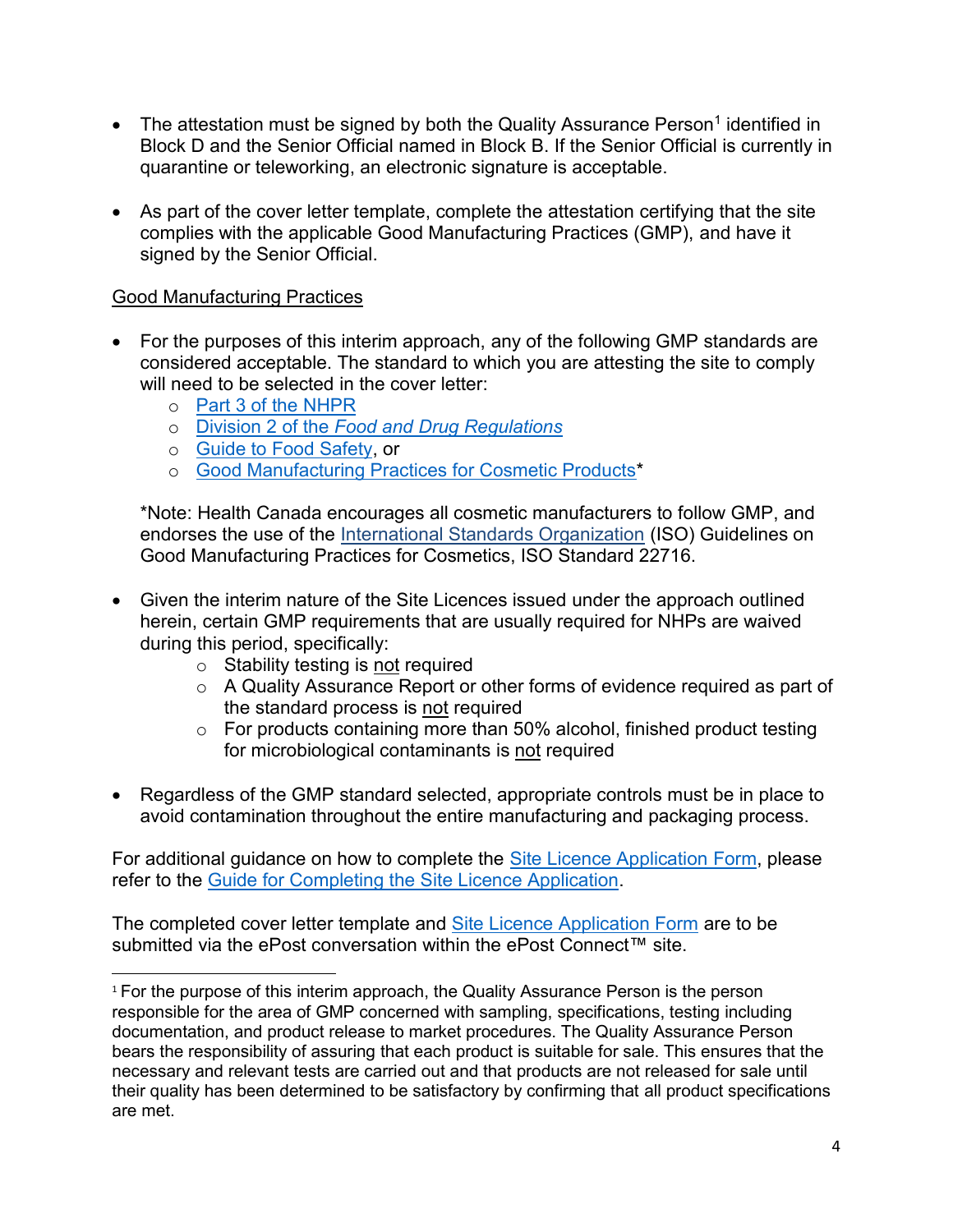The Site Licence Application for alcohol-based hand sanitizers will be reviewed in an expedited manner, and Site Licences will be issued within 24 hours (depending on volume of submissions). A Site Licence issued as described herein will remain valid only while the interim approach is in effect.

Following this period, if you wish to maintain a valid Site Licence to produce NHPs, the supporting evidence mentioned above (i.e. Quality Assurance Report, stability testing, finished product testing) will be required as per the NHPR, and the site will be required to meet the GMP standards outlined in [Part 3 of the NHPR.](https://laws-lois.justice.gc.ca/eng/regulations/SOR-2003-196/page-5.html#h-700670)

# **Companies Only Applying for a Product Licence**

## Before applying for a Product Licence:

- 1. If you do not have a Company Code issued by Health Canada, send an email to hc.nnhpd-dpsnso.sc@canada.ca, with the subject line "**COVID-19 – Request for a Company Code**". In the body of the email, include the company information to be included in your web [Product Licence Application](https://nnhpd-pla-dlmm-dpsnso.hc-sc.gc.ca/pla-dlmm/en/landing) Form, including the company name, contact information, and Senior Official.
- 2. Health Canada will send the Company Code via email and initiate an ePost conversation with the applicant through ePost Connect™. If you do not have an ePost Connect™ account, register with Canada Post to open an account by following the instructions in the conversation notification e-mail.
- 3. Complete the cover letter template and the [Product Licence Application](https://nnhpd-pla-dlmm-dpsnso.hc-sc.gc.ca/pla-dlmm/en/landing) Form, and submit both via the ePost conversation within the ePost Connect™ site.

To complete the [Product Licence Application](https://nnhpd-pla-dlmm-dpsnso.hc-sc.gc.ca/pla-dlmm/en/landing) Form, please follow the instructions below:

Access the web [Product Licence Application](https://nnhpd-pla-dlmm-dpsnso.hc-sc.gc.ca/pla-dlmm/en/landing) Form. You may begin to fill the application form while you are waiting for your Company Code to be provided, by selecting the "Table of Contents" button at the bottom of the page, which will open the other sections to be completed. The form must be completed in its entirety before submitting, but you may complete it by going back and entering the Company Code once received.

- a. Under "Application Type", select "**Compendial**" and select "**Antiseptic Hand Cleansers**" from the drop-down list of monographs.
- b. For "Is this formulation hypothetical", indicate "**no**". No Reference submission or Master File is required.
- c. For the "Primary Brand Name", please indicate a **generic descriptor of the product and alcohol content**, e.g. "Company name-Ethanol sanitizer 80%". Do not include any references to viruses including "COVID-19", "SARS-CoV-2" or "coronavirus", diseases, or infectious conditions as these are outside of the [Antiseptic Skin Cleansers monograph.](http://webprod.hc-sc.gc.ca/nhpid-bdipsn/atReq.do?atid=antiseptic_antiseptique&lang=eng)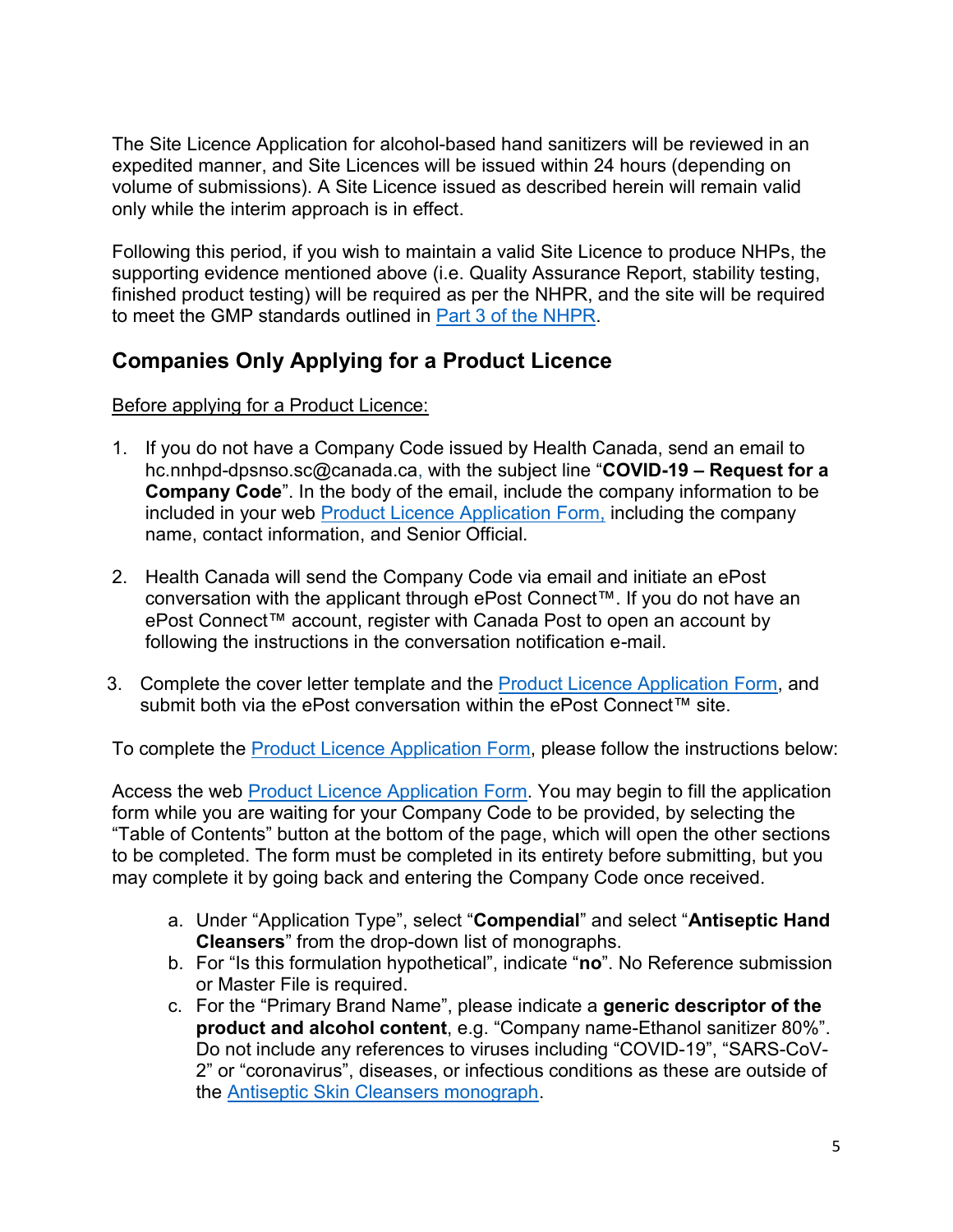- d. Under "Dosage Form", select the appropriate dosage form for your product, such as "**Gel**"**,** "**Solution**"**,** "**Liquid**" **or** "**Aerosol (spray)**".
- e. For "Sterile?" select "**no**".
- f. In the "Medicinal Ingredient" page, select the applicable type of alcohol to be incorporated in your product, by proceeding as per **one** of the following instructions:
	- Search for "**Ethanol**" or "**Ethyl Alcohol**" and add it as a "Medicinal Ingredient". Once added, click on "**Modify**", and indicate a concentration between 60-80% in the "Quantity per Dosage Unit" field. OR
	- Search for "**Isopropanol**" or "**Isopropyl Alcohol**", and add it as a "Medicinal Ingredient". Once added, click on "**Modify**", and indicate a concentration between 60-75% in the "Quantity per Dosage Unit" field.
- g. Add any acceptable "Non-Medicinal Ingredients" (e.g. hydrogen peroxide) to the list, as applicable.
	- The [Natural Health Products Ingredient Database](http://webprod.hc-sc.gc.ca/nhpid-bdipsn/search-rechercheReq.do?lang=eng) (NHPID) includes a listing of acceptable ingredients, which can be used in the product formulation. This includes denaturants, which reduce the risk of accidental or deliberate ingestion.
	- The use of denaturants, including [Denatonium benzoate,](http://was-int-01/nhpid-bdipsn-internal/ingredReq.do?id=917&lang=eng) Sucrose [octaacetate](http://was-int-01/nhpid-bdipsn-internal/ingredReq.do?id=506&lang=eng) and [t-Butyl alcohol,](http://was-int-01/nhpid-bdipsn-internal/ingredReq.do?id=12872&lang=eng) is recommended but is not required under this interim approach. However, once this interim approach ceases to be in effect, you may receive a request from Health Canada to confirm that denaturants will be used in the manufacture of all hand sanitizer products from that point on.
	- If you are following the World Health Organization-recommended [handrub formulations](https://www.who.int/gpsc/5may/Guide_to_Local_Production.pdf) and use a final concentration of 0.125% (v/v) hydrogen peroxide and 1.45% (v/v) glycerol, and water please indicate so in the "Non-Medicinal Ingredients" section.
- h. Select the desired "Recommended uses" or "Purposes" from the drop-down list by checking the applicable boxes.
- i. Add any desired "Subpopulation(s)" from the drop-down list.
- j. Add the following "Directions for Use" statements:
	- For all products:
		- 1. "Supervise children when they use this product"
		- 2. "For occasional and personal domestic use"
	- For products intended as handrubs or wipes, also add:
	- 1. "Rub thoroughly into hands for at least 30 seconds. Allow to dry" ■ For products intended as handwashes, also add:
		- 1. "Lather in hands with water for at least 30 seconds. Rinse well"
- k. No "Duration of Use" statement (e.g., "For use beyond X days, see a health care practitioner") is required.
- l. All "Cautions and Warnings" statements listed in the [monograph](http://webprod.hc-sc.gc.ca/nhpid-bdipsn/atReq.do?atid=antiseptic_antiseptique&lang=eng) are required.
- m. Once the form is completed, a label text will be generated for the product:
	- Provide the "Net Quantity" in the packaged final product (numerical value and units such as mL, L).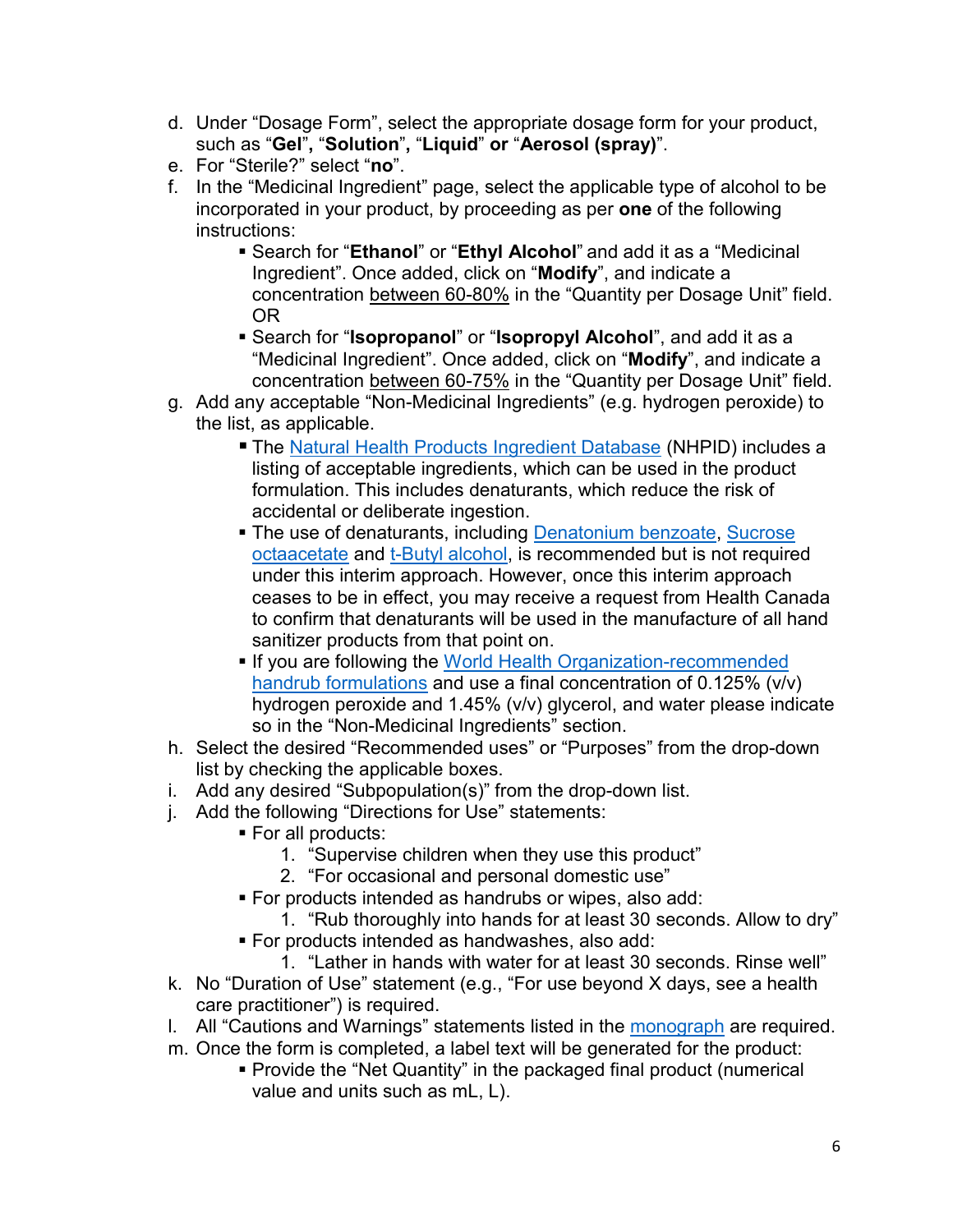"Security features" (e.g., plastic bottle seal cap) are not required for these products under this interim approach.

Before completing the form, carefully review the "Summary" and the "Attestation" at the bottom of the page. To sign the attestation, select the "I agree" checkbox. This will generate an Attestation Code confirming that you accept the terms of the attestation. After agreeing with the attestation, the "Finalize" button will appear. Click on "Finalize" to lock the form, generate a unique Tracking Number and go to the "Finalized Form".

The "Finalized Form" includes the Tracking Number, a summary of the application and a signed attestation. Once completed, the cover letter and application form (in .html format) must be submitted via the ePost conversation. If the application meets all requirements of the [monograph,](http://webprod.hc-sc.gc.ca/nhpid-bdipsn/atReq.do?atid=antiseptic_antiseptique&lang=eng) Health Canada will issue a Product Licence under the expedited timeline of 24 hours (dependent on volume of applications).

## **Use of Domestic Hand Sanitizer Product in Other Settings**

A Product Licence issued under this interim approach allows for the use of the product for antibacterial hand sanitizing in a personal (domestic) setting. However, Health Canada recognizes that healthcare institutions, such as hospitals or clinics, or other commercial settings may be experiencing shortages and, in this context, may wish to access these products. **Given the COVID-19 pandemic, and as part of this interim approach, a product authorized for personal use can be distributed to hospitals and clinics.** To do so, companies must notify Health Canada by email at hc.nnhpddpsnso.sc@canada.ca, including:

- A subject line of "**COVID-19 product notification**"
- In the body of the email, information on the product (referencing the NPN) and its intended distribution

Companies must submit the e-mail notification prior to distribution but do not require a response from Health Canada.

As these products have not met the evidence requirements for higher risk uses in a general healthcare setting or as pre-surgical scrubs, these products must be labelled for personal use only.

Should a company wish to obtain approval to label their product for use by health professionals, for uses such as pre-surgical scrubs, or make explicit claims related to COVID-19, additional evidence must be submitted to support safety and efficacy, and the expedited timeline described herein (24 hours) will not apply. For more information on these types of applications, please refer to Health Canada's [NHP Management of](https://www.canada.ca/en/health-canada/services/drugs-health-products/natural-health-products/legislation-guidelines/guidance-documents/management-product-licence-applications-attestations.html)  [Applications Policy.](https://www.canada.ca/en/health-canada/services/drugs-health-products/natural-health-products/legislation-guidelines/guidance-documents/management-product-licence-applications-attestations.html)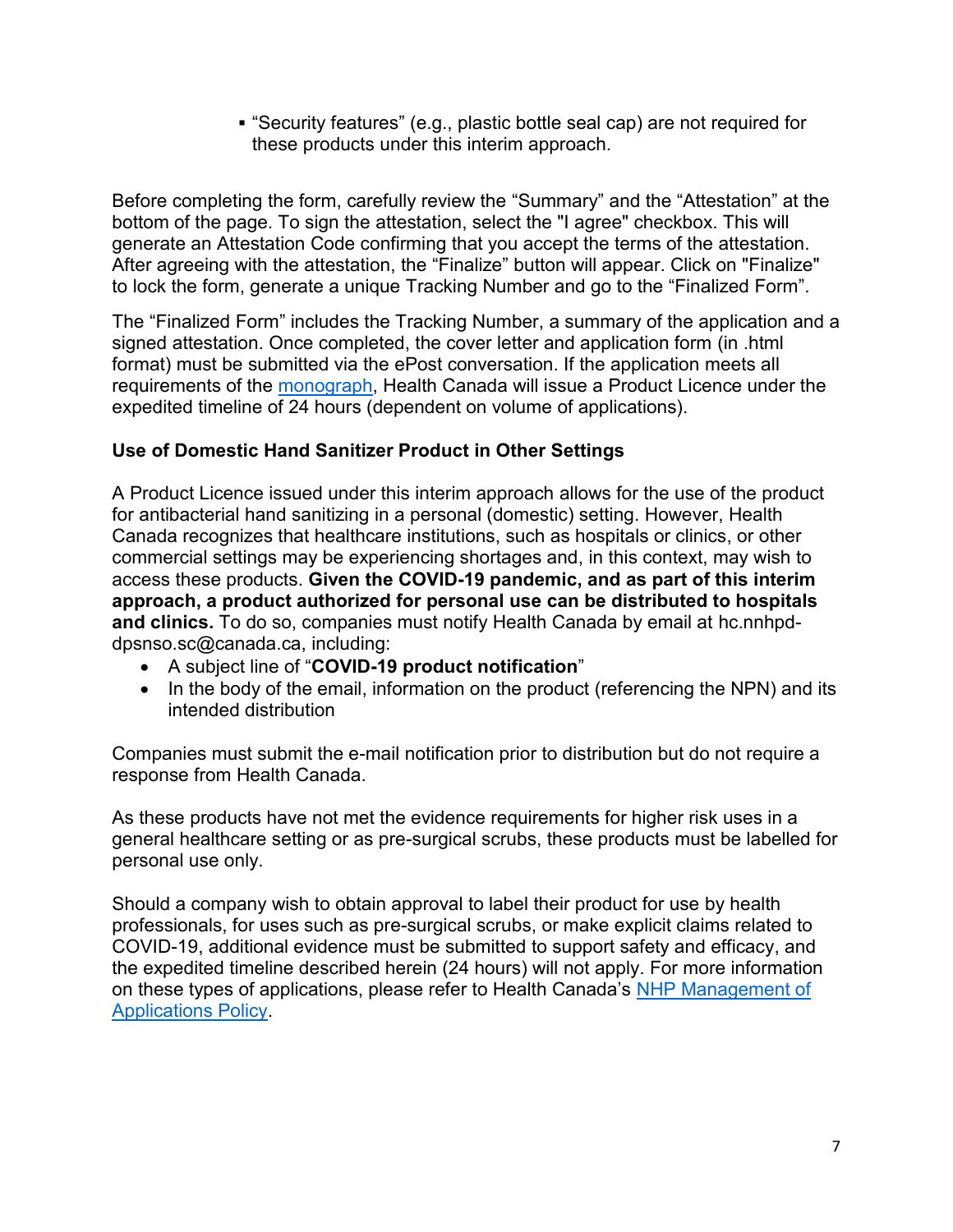# **Companies Applying for BOTH a Product Licence and a Site Licence**

To facilitate timely access to safe NHP hand sanitizers during the period within which this interim approach is in effect, Health Canada is further simplifying the application process in cases where both a Site Licence and a Product Licence are required.

If your company is seeking both a Product Licence and a Site Licence, you may apply by **only completing the** [Product Licence Application](https://nnhpd-pla-dlmm-dpsnso.hc-sc.gc.ca/pla-dlmm/en/landing) Form **accompanied by a cover letter.** 

The information contained in the cover letter will provide sufficient information to support the Site Licence Application, including:

- The relevant industry (i.e., the line of business the applicant is currently in, such as distillery, or cosmetics).
- The intent of the application (i.e., sanitizer product + COVID-19 Site Licence);
- The GMP standard that is being met.
- The activities to be performed (e.g. manufacturing, labelling, and/or packaging).
- The signature from a Senior Official.

#### **Labelling Requirements**

This section outlines the applicable labelling requirements for a marketed product to comply with the regulatory requirements found in [Part 3 of the](https://laws-lois.justice.gc.ca/eng/regulations/sor-2003-196/page-5.html#h-700670) NHPR.

As per the *[Food and Drugs Act](https://laws-lois.justice.gc.ca/eng/acts/F-27/)*, it is illegal to label, sell or advertise a product, including hand sanitizers, in a false, misleading or deceptive manner. Labelling must be compliant with the product licence; in this case, the claims made must be consistent **(verbatim)** with what is provided in the [Antiseptic Skin Cleansers monograph.](http://webprod.hc-sc.gc.ca/nhpid-bdipsn/atReq.do?atid=antiseptic_antiseptique&lang=eng) Authorization under this monograph does not permit any specific references to "COVID-19", "SARS-CoV-2" or "coronavirus".

Product Licence holders are responsible for ensuring that the label complies with the labelling requirements set out in [Part 5 of the NHPR,](https://laws-lois.justice.gc.ca/eng/regulations/SOR-2003-196/page-11.html#h-701030) specifically Sections [93,](https://laws-lois.justice.gc.ca/eng/regulations/SOR-2003-196/page-11.html#h-701036) [94,](https://laws-lois.justice.gc.ca/eng/regulations/SOR-2003-196/page-11.html#h-701088) [95,](https://laws-lois.justice.gc.ca/eng/regulations/SOR-2003-196/page-12.html#h-701107) and  $97$ , if applicable. As per section  $86(1)$ , you are not allowed to sell an NHP unless it is packaged and labelled in accordance with the NHPR. A checklist is provided below that itemizes the elements required on the label and their location (if specified).

Label information must be presented in both official languages (i.e., French and English) under the NHPR. However, given the urgent need for these products, Health Canada is allowing certain flexibilities for imported products, including waiving the requirement for bilingual labelling. Similarly, as part of this interim approach, we are providing this flexibility to domestic products, though the use of bilingual labels remains strongly encouraged, particularly for distribution in [bilingual regions.](https://www.canada.ca/en/treasury-board-secretariat/services/values-ethics/official-languages/list-bilingual-regions-canada-language-of-work-purposes.html#regions)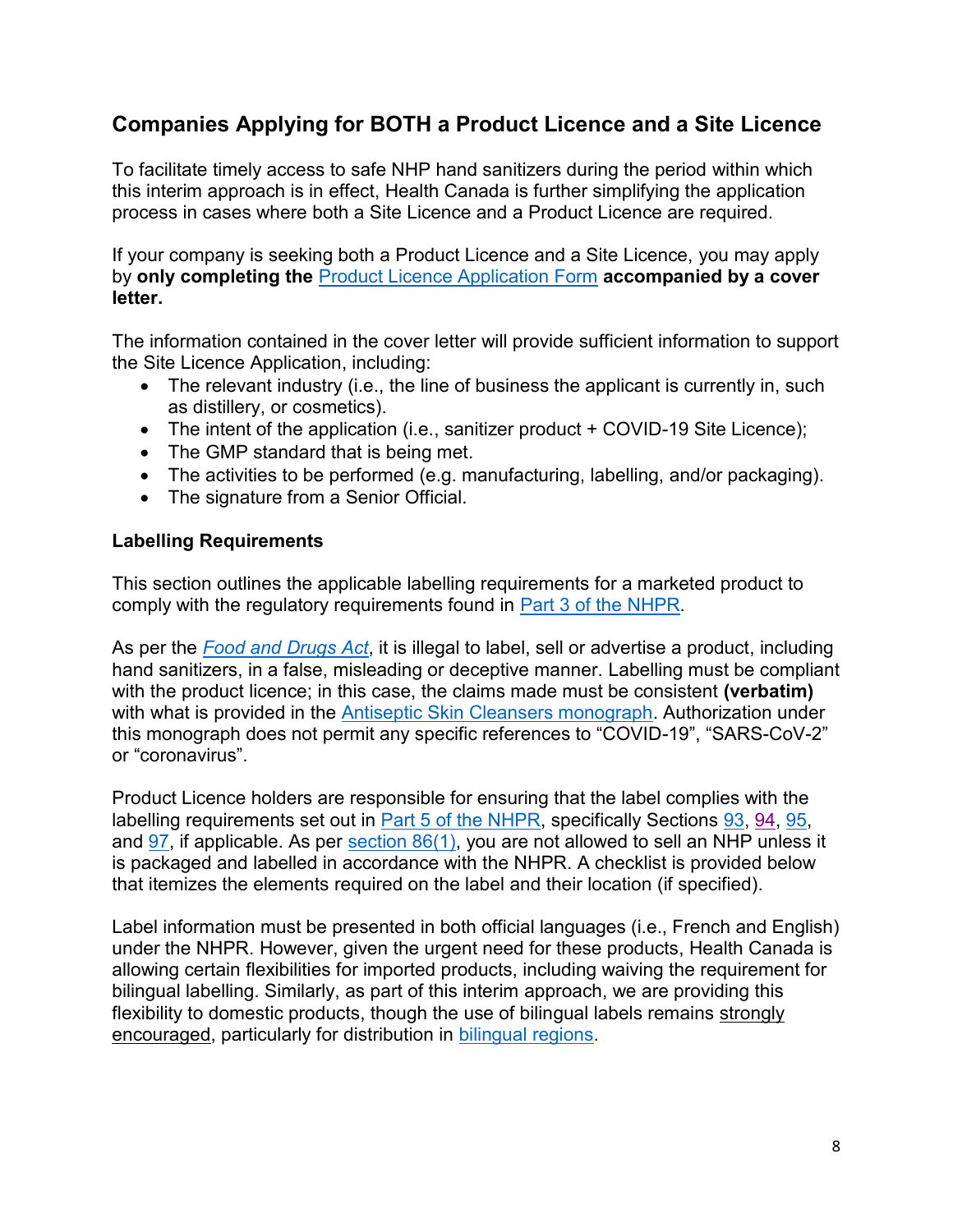### Labelling Checklist

| Elements that must appear on the Principal Display Panel:                        |
|----------------------------------------------------------------------------------|
| <b>Primary Brand Name</b><br>$\bullet$                                           |
| Product Number (NPN, issued upon approval of your product)<br>$\bullet$          |
| Dosage Form<br>$\bullet$                                                         |
| Net amount in the container in terms of weight or measure                        |
| Elements that must appear on any panel:                                          |
| Name and address of the product licence holder                                   |
| Name of each Medicinal Ingredient<br>$\bullet$                                   |
| Quantity of the Medicinal Ingredient per Dosage Unit (i.e. %)<br>$\bullet$       |
| Recommended Use or Purpose<br>$\bullet$                                          |
| Recommended Route of Administration - topical (if not self-evident)<br>$\bullet$ |
| Recommended Dose (including subpopulation amount, frequency,<br>$\bullet$        |
| and directions of use, if any)                                                   |
| <b>Risk Information</b><br>$\bullet$                                             |
| List of all Non-Medicinal Ingredients<br>$\bullet$                               |
| Recommended Storage Conditions (if any)<br>$\bullet$                             |
| Lot number<br>$\bullet$                                                          |
| <b>Expiry date</b><br>$\bullet$                                                  |
| Storage Conditions (if outside normal conditions)                                |
| <b>Other</b>                                                                     |
| Cautionary statements (e.g., flammability, poison warning, etc.)                 |
| All information must be clearly and predominantly displayed and<br>$\bullet$     |
| readily discernible to the consumer                                              |

## **Adverse Reaction Reporting**

As with any health product, an adverse reaction may occur with the use of alcoholbased hand sanitizers. Product Licence holders are required to report serious adverse reactions that occur in Canada as well as serious adverse reactions that occur internationally. You must report any adverse reactions to Health Canada within 15 days of receiving the information or risk potential compliance and enforcement actions.

This mandatory reporting is done through Health Canada's [Canada Vigilance Program.](https://www.canada.ca/en/health-canada/services/drugs-health-products/medeffect-canada/canada-vigilance-program.html) Once you have a licence, you must submit adverse reaction reports as noted above [here](https://www.canada.ca/en/health-canada/services/drugs-health-products/medeffect-canada/adverse-reaction-reporting.html) and select the "Natural Health Products" box.

You can find additional information on reporting adverse reactions in the Reporting [Adverse Reactions to Marketed Health Products](https://www.canada.ca/en/health-canada/services/drugs-health-products/reports-publications/medeffect-canada/reporting-adverse-reactions-marketed-health-products-guidance-industry.html) – Guidance Document for Industry.

### **End of Interim Approach**

This interim approach is in effect immediately, and will be in effect until March 31, 2021 or until a notice is issued by Health Canada to licence holders (whichever is earliest).